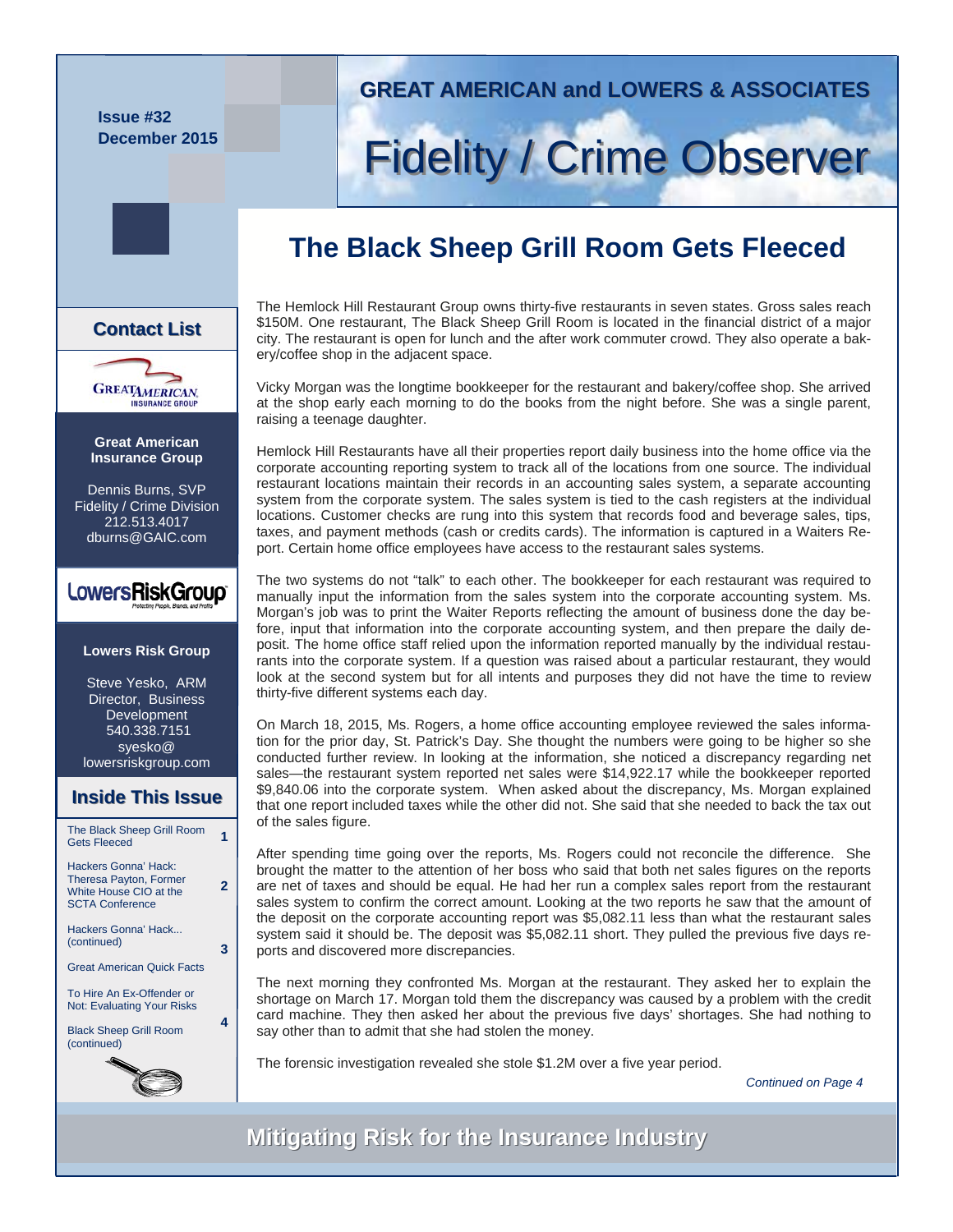# **Hackers Gonna' Hack: Recap of Theresa Payton, Former White House CIO, at the SCTA Conference**

October 1, 2015 By: Lowers Risk Group

True or False: 95% of all security breaches are due to sophisticated cybercriminals that we could not defend ourselves against. Believe it or not, the answer is false. In fact, we are most often victims of breaches due to human error which is linked to poor security design.



The recent Secure Cash & Transport Association (SCTA) Conference, which brought more than 200 cash management industry thought leaders to Chicago, was filled with insightful speakers and important discussions about the security, transportation, and management of cash in today's world. Foremost among them, was Keynote Speaker and former White House CIO, [Theresa Payton](http://scta.securetransportassociation.org/theresa-payton/), who stressed the need to design security "for the human psyche." As Ms. Payton so astutely pointed out, 95% or more of past breaches were a result of human error, this according to the 2014 IBM Security Services Cyber Security Intelligence Index. From clicking on a malicious link found in a phishing email, to running servers that are set up with the wrong settings, to lost laptops or portable media, human error is a huge concern.

**95% or more of security breaches are a result of human error which is linked to poor security design and NOT a result of sophisticated cybercriminals.** 

To illustrate the point, Payton and her team conducted a geofencing test to show how a hacker might target companies through individuals. Similar to how a physical security team for a rock star might draw a circle around a venue and look at all the entrances and exits to the venue to ensure the safety of the rock star and the crowd, in the digital sense, geofencing was used to demonstrate how any of us, while connecting with loved ones through social media, could expose too many clues.

Payton explained the steps of her geofencing experiment, which involved drawing a "digital circle" around a physical location, using tools to see all social media being posted within or near the geofence, reverse facial recognition, geolocation tools, and demonstration of how all of the data collected could be used to trick the subject into giving access to a network of data.

The point of the experiment was to demonstrate why it is so critical that all security programs help design and manage through the human psyche, and not against it.



### Designing Security for the Human Psyche: Evolutionary Change **Required**

Payton stressed the need to design applications under the assumption that your users will do everything wrong – they will share passwords, they will forget them, and they will do unsafe things to get their jobs done, such as use free, unsecure WiFi.

To make evolutionary change, Payton suggests we need to incorporate the following scenarios:

- $\Box$  Understand and educate the knowledge of human nature and psyche into the cyber security profession.
- $\Box$  Incorporate that knowledge into the design and implementation of all our systems.

Innovate cyber security technologies and policies that account for insecure human behaviors and incentives. Unless we do these things, she contends, our privacy and security will perish.

*Continued on Page 3*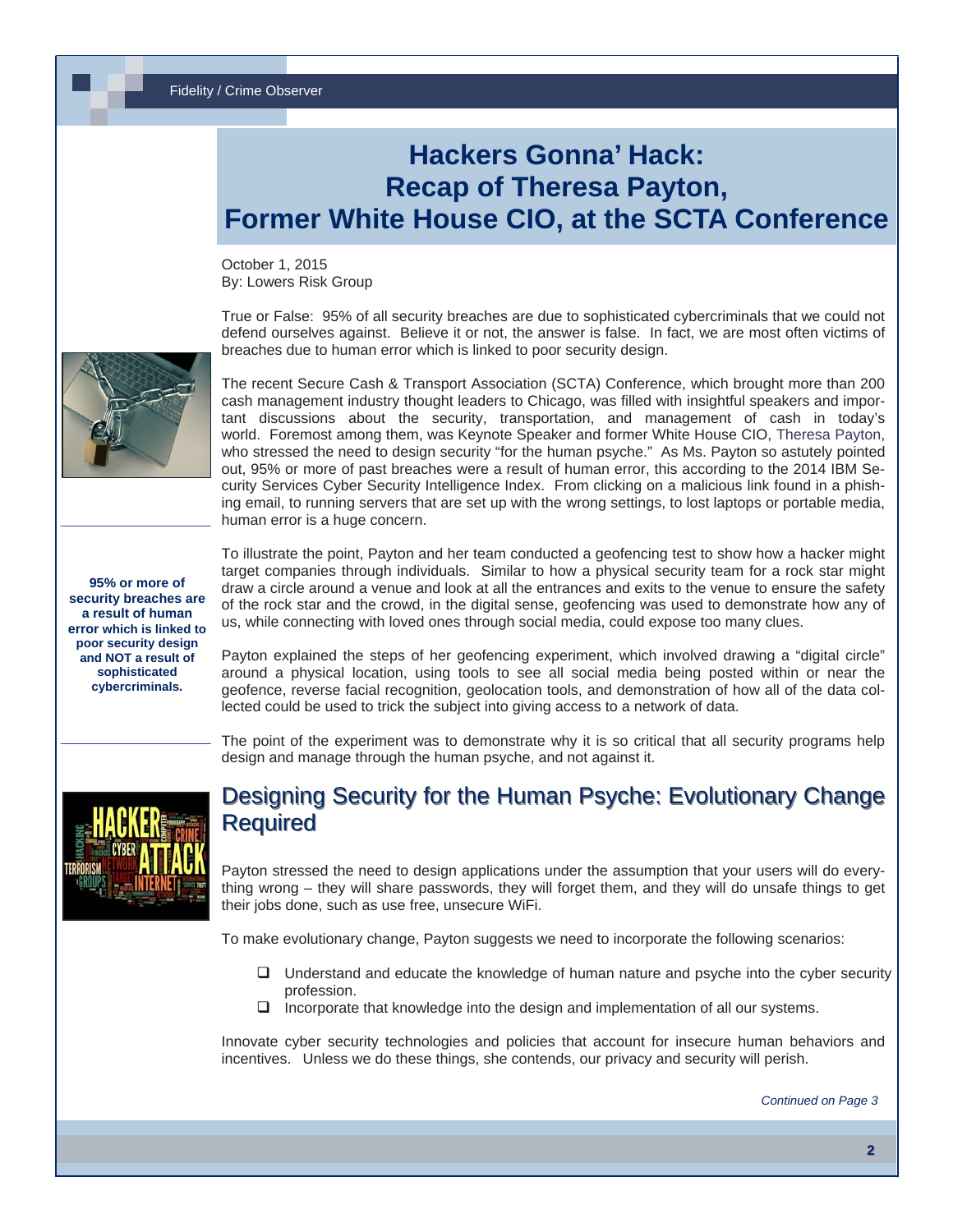Fidelity / Crime Observer **Hackers Gonna' Hack: Recap of Theresa Payton, Former White House CIO, at the SCTA Conference**  *Continued from Page 2*  How can you put these changes into action? Payton suggests the following five steps: 1. Design security awareness and rules with your end user in mind. 2. Knowing users will break all the rules by accident, segment your most critical data elements away from every day access (different credentials, limited access, expiring passwords). **Payton stressed the**  3. Use expiring and limited credentials. In a recent study, 70% of people polled said they have **need to design**  access they don't really need and many admitted they peak at the data because they have **security applications**  access! **under the assumption**  4. Implement "digital shredding." Just like you wouldn't keep overstuffed paper files and cabi**that your users will do**  nets, Payton suggests getting rid of unneeded data in the digital sense. **everything wrong.** 5. Reward reporting. Make it easy and recognize and reward employees who report malware, strange emails, or other suspicious files or network activity. **The US Director of National Intelligence has ranked cybercrime as the top national security threat, higher than that of terrorism, espionage, and weapons of mass destruction.** A threat of this level is bound to impact everyday organizations. Payton made the impactful statement that at some point technology will fail and process is all that will remain. This is why she says it is so very important to design for the human psyche. Is your organization on the offense when it comes to addressing cybersecurity and the human psyche? [We'd like to hear from you](http://www.lowersriskgroup.com/contact/). **LOSS PREVENTION & CONTROL GUIDELINES GET YOUR COPY The US Director of National Intelligence has ranked cybercrime as the top national Great American Insurance security threat, higher than that of terrorism, Market Advantage Quick Facts espionage, and weapons of mass destruction. The Great American Insurance, Fidelity/Crime Division was established in 1995 and has grown to be the 4th largest crime insurer in the U.S. A.M. Best rated "A+" (Superior) Class XIII and Standard & Poor's Rated "A+" (Strong). A.M. Best Rating of "A" (Excellent) or higher for over 100 years.**

- **Licensed in all 50 states and Canada.**
- **\$50 million in capacity for Commercial Crime and tailored coverages to meet the specific needs of our clients.**
- **\$65 million in capacity for Kidnap, Ransom, & Extortion coverage. \$0 deductible applies.**
- **7 regional offices in 3 countries.**
- **Partnership with highly-regarded global risk mitigation firm.**
- **Experienced claim staff only handling Fidelity/Crime claims.**

For more information please visit our website a[t www.crimeinsurance.com](http://www.crimeinsurance.com/) [| Applications](http://www.crimeinsurance.com/application.html) [| Brochure](http://www.crimeinsurance.com/brochures.html)s.

**3**